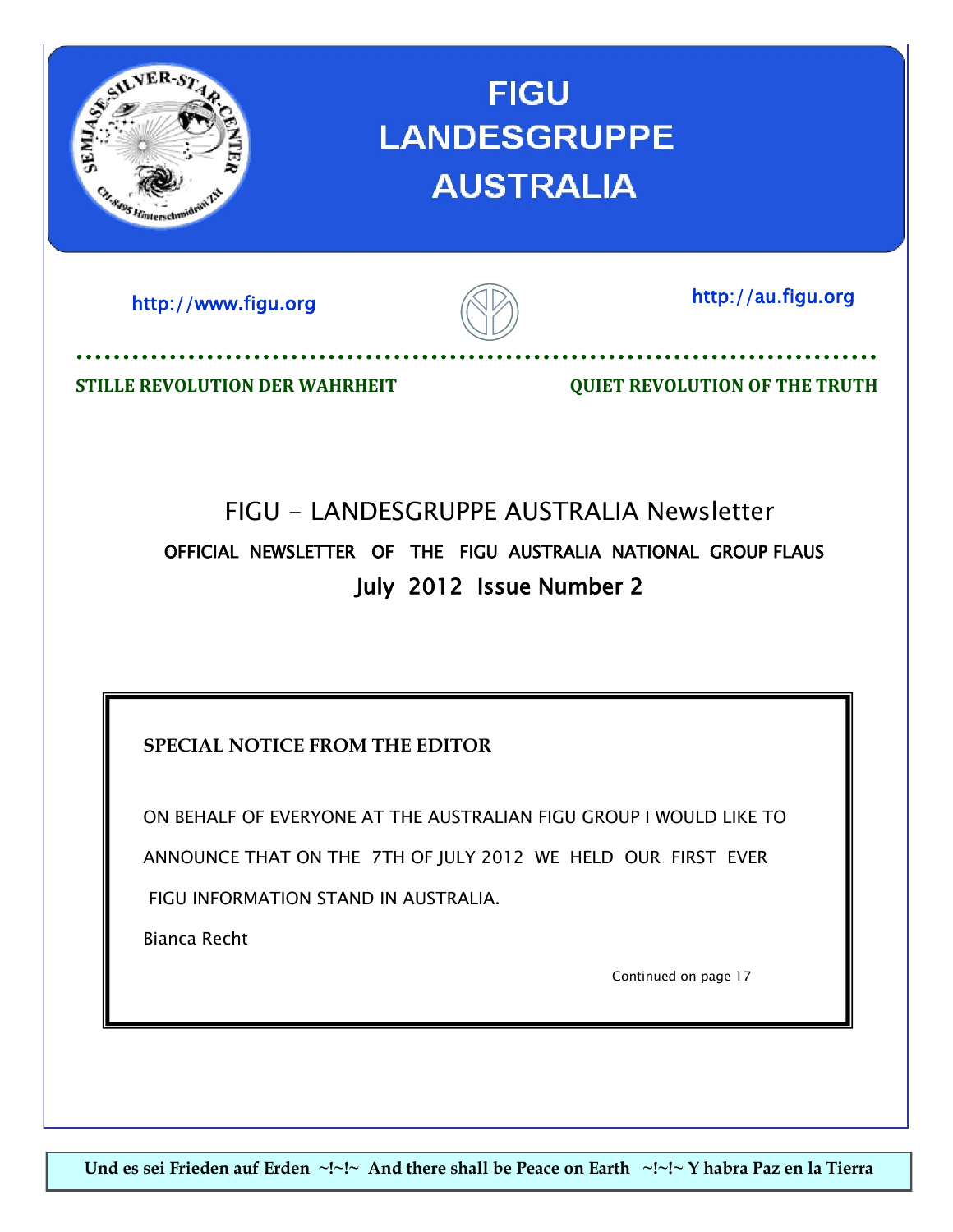# President's Report

## **2012 - Not Only Will the World NOT End, but FIGU-Landesgruppe Australia Has Only Just Begun!**

Many members and friends of FIGU around the world will already be aware that an informal FIGU study group of seven formed in Australia in 2010, with the decisive encouragement of Australian passive member, Vibka Wallder. As reported by Vibka in 2011 to the FIGU General Assembly (Switzerland), our group spent many months getting seriously acquainted with the FIGU guidelines and statutes concerning the obligations associated with the formation of FIGU groups, and we also began the practise of preparing and presenting talks for each other based on the spiritual teaching. After some careful thought, over a period of several months, we decided to take the bold step straight away of becoming a Landesgruppe (national group), with its greater level of responsibility, rather than a study group. We formally became a Landesgruppe at our inaugural meeting on November 12, 2011, held in the southern state of Victoria, and we received our required legal status as an Incorporated Association on February  $6<sup>th</sup>$  2012.

Our inaugural meeting was a significant and exciting turning point for us, marking the culmination of a considerable amount of preparatory work largely relating to our statutes, which of course first had to be translated. Ensuring that our statutes conformed to Australian legal requirements was also no simple task, given some peculiarities of the FIGU rules and the significant legal specifications of the Association Incorporation Act where our group has its official seat. Along with the relief of having much of that task behind us, it was also a joy for us to meet in person at that time, given that all our other meetings had taken place on the Internet, with our membership currently spanning four Australian states.

In the past five months we have steadily taken steps to set up all the main functions of our Landesgruppe. It is very pleasing to find a good distribution of the various tasks among our members, who have a practical range of necessary skills. We are very fortunate that two of our seven members have technical computer skills, so we find our web page and newsletter encouragingly taking shape, with plenty of creative input and suggestions from the group. Ideas for banners, brochures and insurance have also been discussed and explored in view of the information stands currently planned by our two members in Victoria.

Some members focus their attention on matters of banking, questions from the public, forum moderation and all those tasks related to administration. Meanwhile, more than half of the group is directly involved in translation work. A range of small text excerpts are being translated and gradually presented on our website, and before long, as funds permit, we will also be publishing and making available Billy's book *The Might of the Thoughts…* The translation of it, worked on by some group members and a FIGU friend, is encouragingly beginning to draw to a close.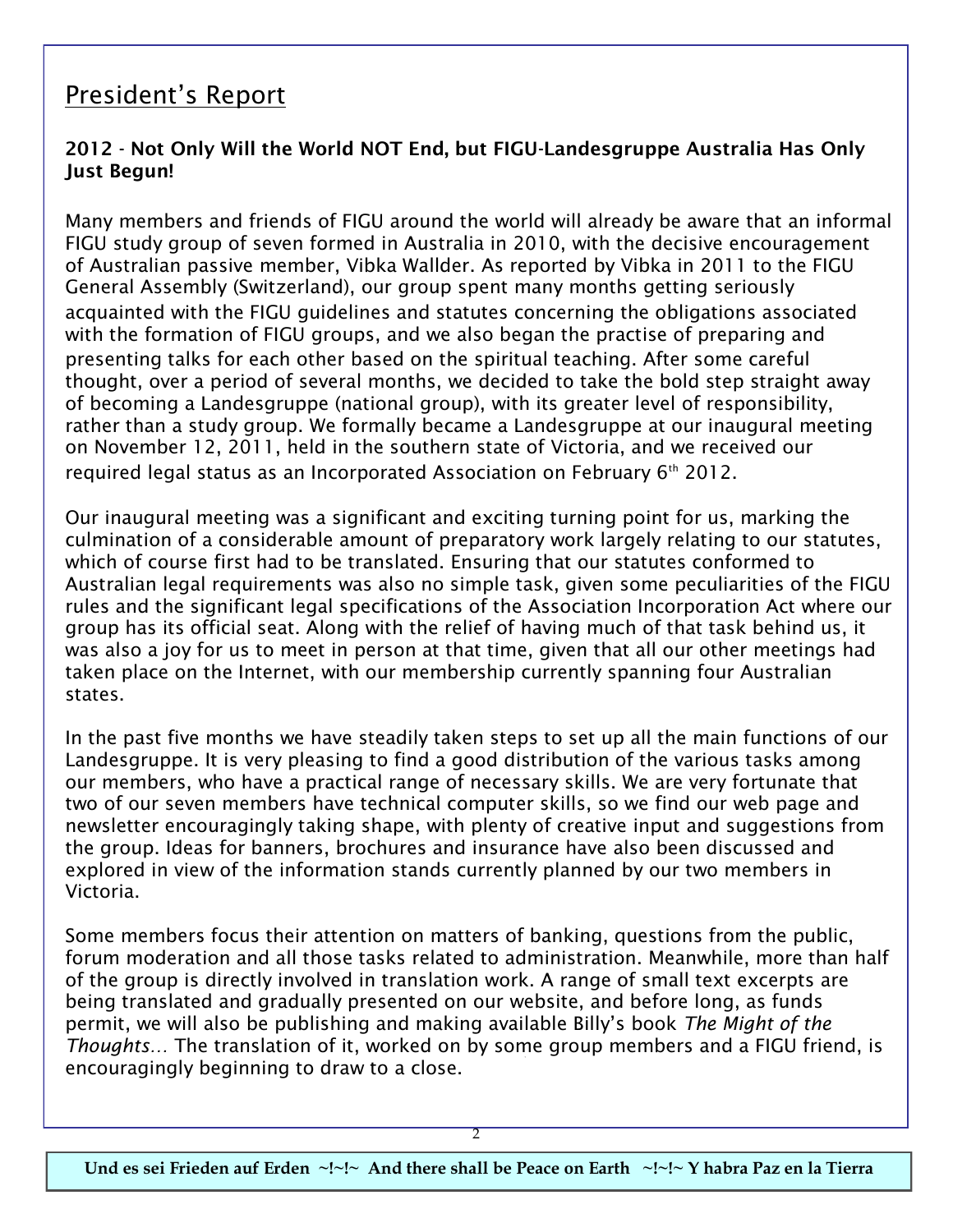Our group's German language skills are always improving as we work together and as a result of the untiring help of German born Vibka who has worked as a German language teacher in Australia, and now holds classes for members every week.

We are working on a number of articles, some of which grow out of the talks presented by members at our monthly meetings. For several weeks, most of the group has also been meeting fortnightly to correct translations and articles which are intended for our website. These meetings give us another welcome opportunity to discuss and consider the spiritual teaching as we work through these pieces of writing together. They also provide a further opportunity to continue to develop as a group and form good working relationships and friendships.

At our business meetings we have been routinely wading through a seemingly endless mass of considerations to do with rules, copyright, banking, fees, group protocol, membership matters and technical concerns, but I think we can see the relative chaos gradually turning into order and our good, new habits starting to take on a guiding power of their own. We

enjoy our monthly discussions of the spiritual teaching, and we are pleased to already be sharing these with our first visitor. We also look forward to our monthly peace meditations together, which not only assist in the overall Salome peace meditation to bring peace to planet Earth, but also help us individually, and as a group, to bring our innermost nature to the fore in this context. These meditations also make a very peaceful and satisfying way to end an often long and busy Saturday of meetings.

I am delighted by how effectively we can work together over such vast geographical

distances, thanks to modern technology and a good level of personal commitment on the part of the group members. However, there is no doubt that meeting in person is also important in facilitating a further creation of ideas, inspiration and friendships. Spurred on by the

success and memory of last year's inaugural meeting, we very much look forward to coming together again in person this November, for our FIGU Landesgruppe Australia 2012 annual general meeting.

We anticipate, with true optimism, the further development of our group over the next months and years and seeing it develop deep and healthy roots here in Australia to add strength to the on-going development of FIGU worldwide.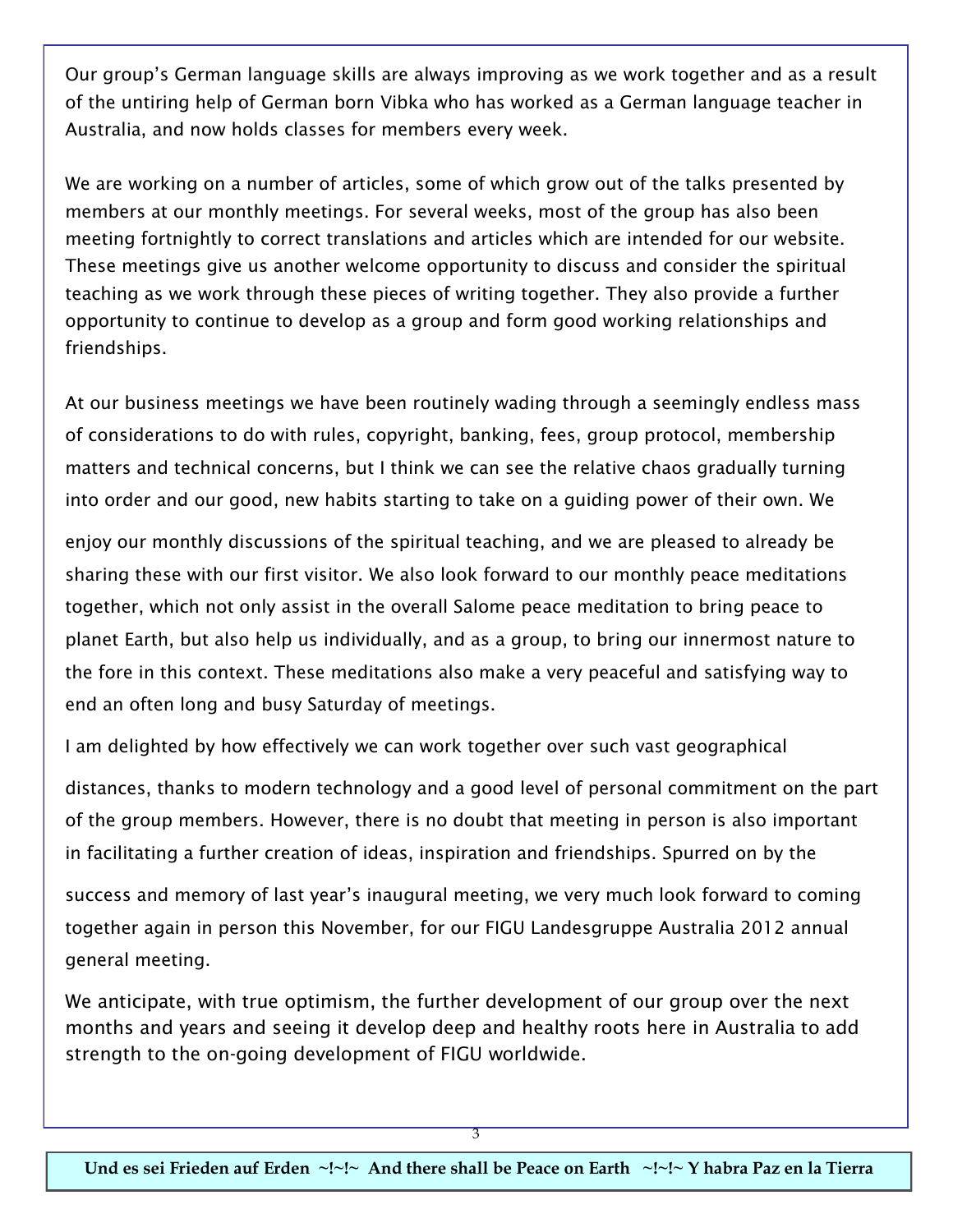

# My thoughts on the idea of 'Consciousness'

I have travelled a life journey that has led me onto the observation and discovery of new and exciting paradigms. It all started when I had a fantastic, impossible to forget experience.

As a kid, I bumped my head once so hard, that I fell 'unconscious' and while my body was lying

on the ground, I was seeing it all from a few meters above. I could also hear what was happening around the inert body. My grandmother worried when she saw me unconscious, I could hear her screaming my name out loud, and could also see her actions to revive me.

Years later, she asked me if I was "O.K.". Sometimes I share her doubts!

So, I set on a searching task for many years, looking for a logical explanation on what happened to me that day. Many refer to those experiences as 'OBEs' (Out of Body Experiences). Many discuss endlessly about astral body projections. Every person has his or her own theory.

Many schools of thought and more than 30 years later, I found an article by Billy Eduard Albert Meier in [FIGU Special Bulletin 038,](http://au.figu.org/supernatural.html) where I finally could make sense of my experience, thanks to his very thorough response to the question: "What essentially is to be understood by the term 'supernatural'?". There, I found not only the most logical explanation of what had happened to me, but also that in the event, I didn't "lose" my consciousness at all (which for me was already a fact and not just a theory) and furthermore, that "I" didn't leave my body. The "I" just shifted perspectives, even briefly, from its apparent perception point inside the skull, to a viewpoint from outside my body, while my brain was still in shock from the impact, and my body was lying on the ground still.

In that same article Billy explains extensively about sensations perceived beyond the primary 5 senses. External signals that cannot be heard, smelt, seen, touched or tasted with the normal senses, yet they are still very real. At least it all was real for me that day. My physical eyes were well shut, however, I could still see quite clearly what was going on.

My research led me to a bigger question, which is the central part of this article: "What is the I?" You and I talk about our own "I" all the time. "I went to the movies. I went shopping. I made a decision. I love you!" But what or where is this "I"? Have you ever wondered? What is the nature of human consciousness, by means of which, one can understand and experience everything in life?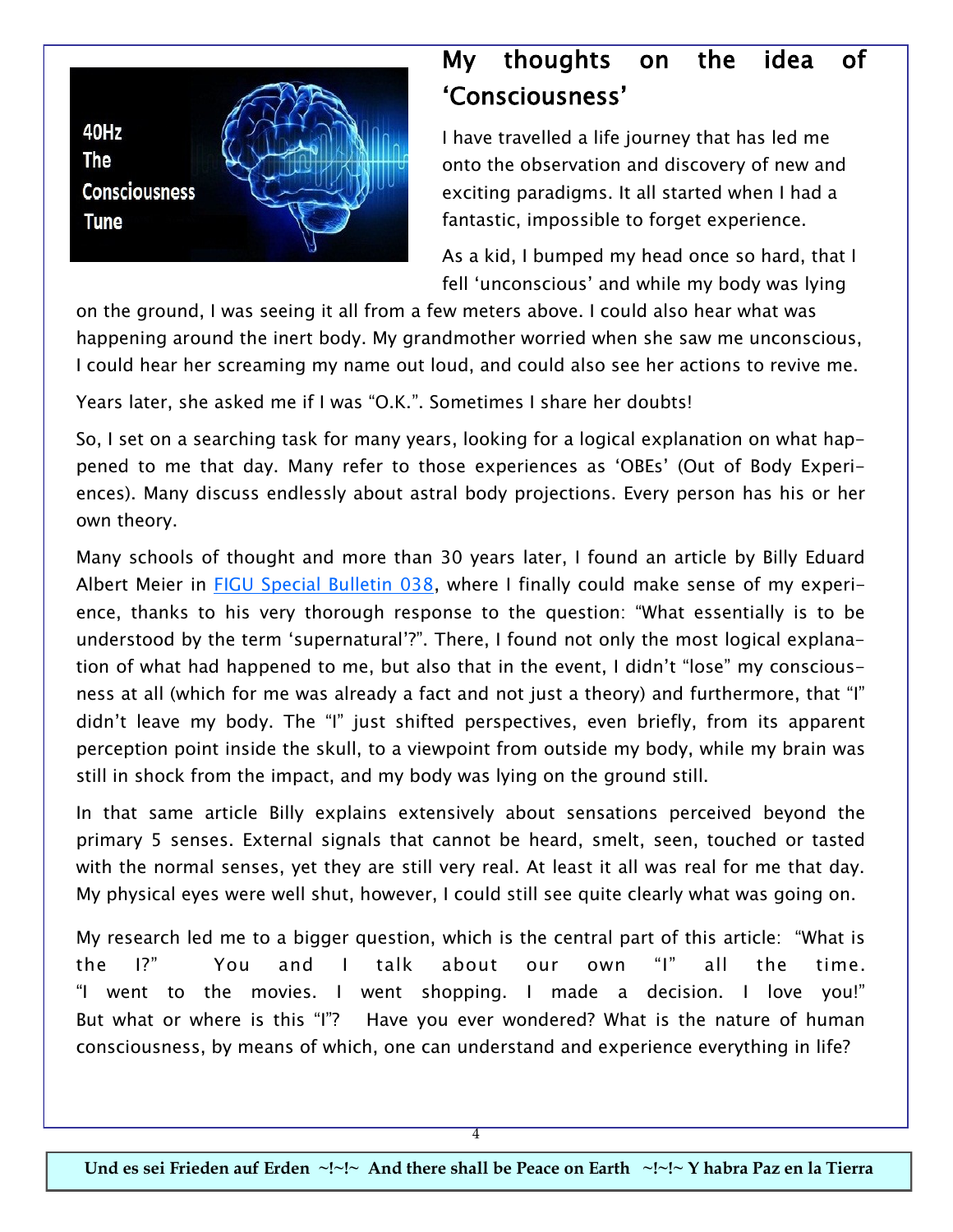Renowned neuroscientists have very interesting theories on the nature of the "I consciousness", or awareness of the "I". Their explanations are centred around their study of the central nervous system. The "I", they say, is a collection of perceptions. From their perspective, our brains are merely this humming mass of neuron cells processing signals from the external world at that 40Hz per second scanning rate while in an awake state. They suggest that the "I" comes into existence or becomes aware of itself, once a picture of the external world "as if painted", is internalized or formed virtually inside my brain.

Current science can only try to explain the truth perceived or measured from the signals that are captured in electronic equipment. To me, that is just half of the truth. The other half is the subject of study for FIGU students.

In the spirit teaching lessons brought to us by Billy Eduard Albert Meier, he explains in large detail the various levels of the consciousness, that is to say, the material subconscious, the material central consciousness, and it's corresponding Spiritual counterparts.

From his book: "Reincarnation, Life, Dying, Death and Grief":

# Beschaffenheit des Bewusstseins, der Persönlichkeit und des Ich resp. Ego The Constitution of the Consciousness, of the Personality and of the  $I$  - that is to say - of the Ego

[p.146.]

"Das Bewusstsein ist gleichgesetz mit der Persönlichkeit, in die gleichermassen das Ich resp. das Ego eingelagert ist."

"The consciousness equates to the personality in which the  $I$  - that is to say - the ego, is likewise stored".

"Bewusstsein und Persönlichkeit sind eins, wobei jedoch eine Unterteilung in der Weise erfolgen muss, dass das Bewusstsein als solches und erster Teil als Faktor dessen gesehen zu werden hat, dass es den Block des Gesamtinhaltes bildet, in dem alle ideenmässigen, gedanklichen, psychischen, emotionalen, geistigen und gefühlsmässigen Eindrücke erlebt werden und in dem sich auch Erinnerungen, Vorstellungen, Willensregungen, Wünsche, Hoffnungen, die Liebe und Harmonie, die innere Freiheit, die Freude, das Wohlbefinden und der innere Frieden usw. usf. manifestieren."

"Consciousness and personality are one, whereby, however, a division must result in such a form that the consciousness as such, and as the first part, has to be seen as the factor which forms the block [ie. not blockage] of the contents of the entirety, in which all impressions born of ideas, thoughts, the psyche, emotions, spirit and feelings, are lived and in which memories, imaginations, will-impulsations, wishes, hopes, love and harmony, inner freedom, joy, well-being and inner peace, and so on and so forth, manifest".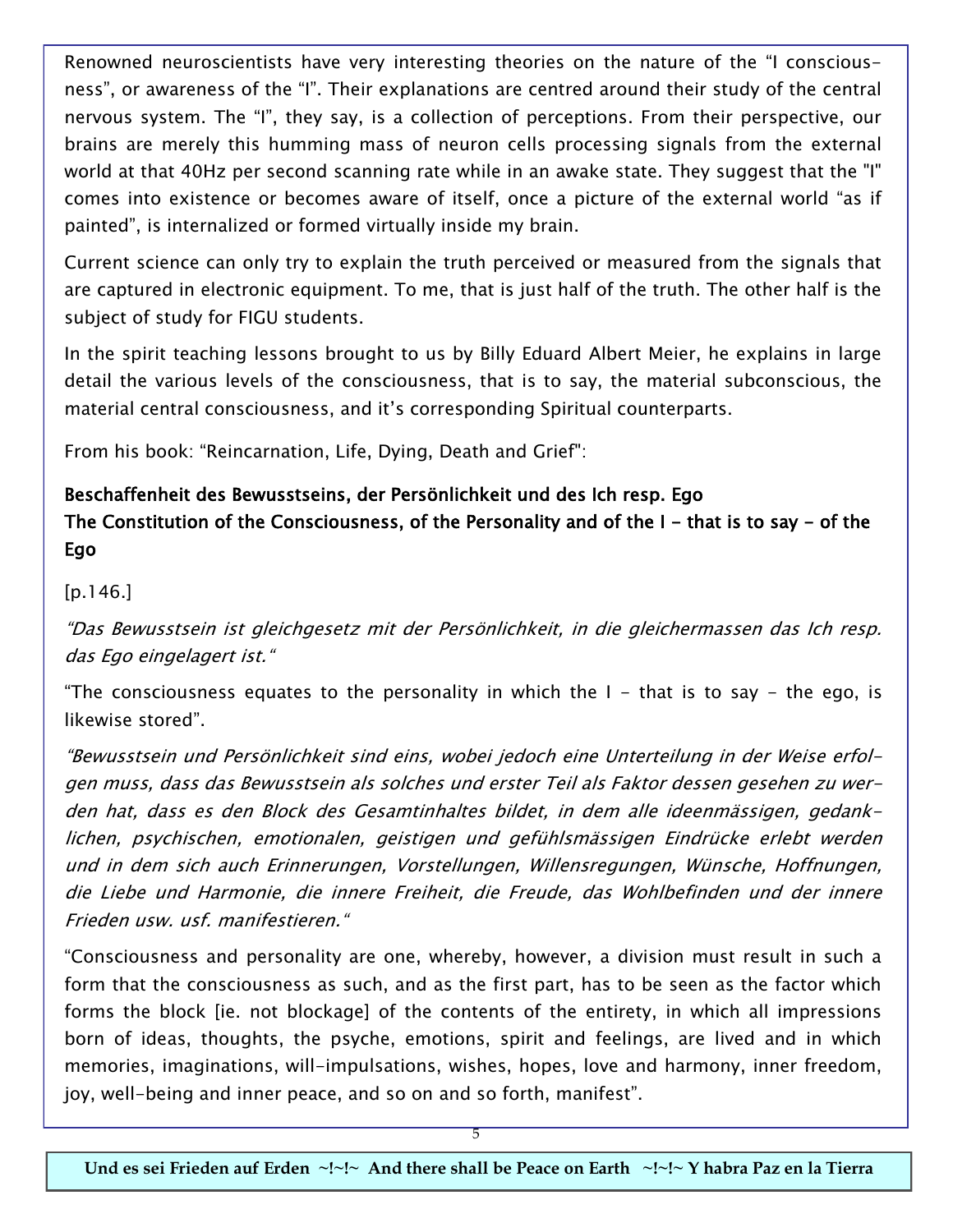"Als zweiter Teil des Bewusstseins tritt der Faktor der Persönlichkeit in Erscheinung, die aus dem Sich-selbst-bewusst-Sein des Bewusstseins hervorgeht."

"The personality becomes evident as the second part of the consciousness and it emerges from the consciousness's consciousness of itself".

#### [p. 147 – 148]

"Das Wesen des Ich resp. Ego liegt darin, die <Einflüsse> zu empfangen und zu verarbeiten, die durch das ihm vorgesetzte Unbewusste, das auch als das Vorbewusste bezeichnet wird, eindringen. Als sogenannter phylogenetisch labilster und jüngster Teil der Psyche ist das Ich/ Ego einer sehr grossen Veränderlichkeit eingeordnet. Zu einer Bestimmung ist es nur fähig, weil es einen Gesichtspunkt einzunehmen vermag, der nicht aus Erfahrungen aufgebaut ist, die aus der äusseren, materiellen Welt stammen. Tatsächlich entstammt die Fähigkeit der Bestimmung daraus, weil das Ich/Ego einen glaubend, höheren oder schauend ergriffenen Gesichtspunkt einzunehmen vermag."

"The Wesen (nature) of the I – that is to say, of the ego – lies in receiving and processing the "influences" which penetrate through the unconscious which is set before it, and which is also called the fore-conscious. As the so-called most phylogenetically labile and youngest part of the psyche, the I/ego is integrated into a very great changeability. It is only capable of a determination because it is able to assume a viewpoint which is not built out of practical experiences which stem from the external, material world. Indeed, the capacity for a determination stems from this because the I/ego is able to assume a believing, higher or an observing, deeply moved viewpoint".

"Das zeigt auf, dass das Ich/Ego kein selbständiges Bewusstseinszentrum ist. Wahrheitlich steht es nur mit dem eigentlichen Bewusstsein in Verbindung, das die wirkliche höhere Instanz bildet. Das Bewusstsein selbst erteilt dem Ich/Ego Richtlinien, wodurch dieses praktisch nur ein Vertreter des Bewusstseins resp. ein Beauftragter des Bewusstseins ist."

"That indicates that the I/ego is not an independent centre of consciousness. Truthly it is only connected with the actual consciousness which constitutes the real higher authority. The consciousness itself imparts guidelines to the I/ego, whereby this (I/ego) is practically only a representative of the consciousness – that is to say, an emissary of the consciousness".

The study of this I/Ego is precisely my main area of interest. I have made conscious decisions to continue walking on this journey that I accidentally started so many years ago, and to go beyond that limiting border where modern science currently stops. Hopefully one day, they –the scientists- will also be able to experience shifted consciousness events, and can see themselves from the outside, while their bodies lie on their beds. Then their nervous-system centred consciousness theories will expand and embrace something even more beautiful and immaterial.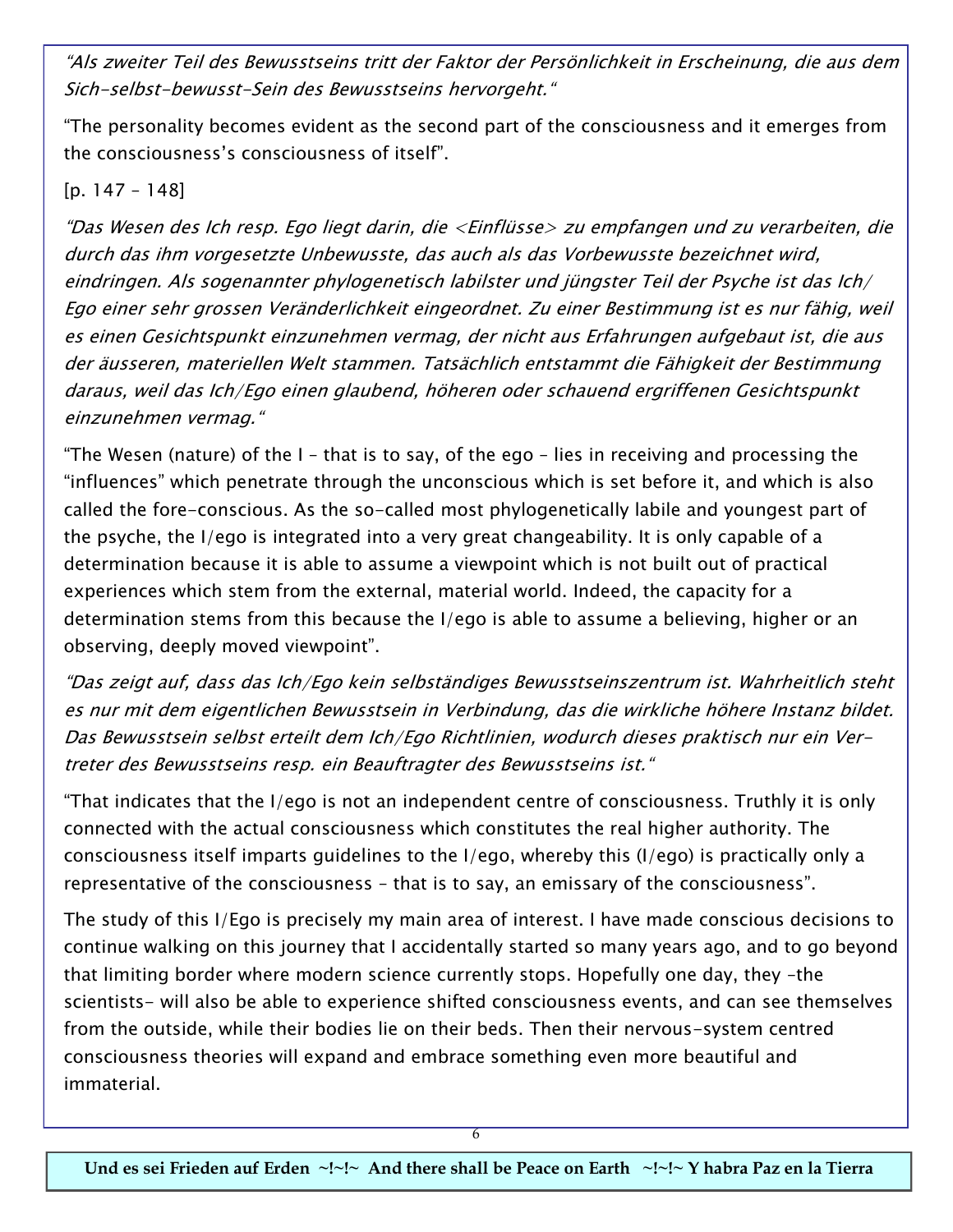I wanted to also bring to the fore, also from Billy, but this time from his book Might of the Thoughts:

"Was der Mensch auch immer ist, ist das Resultat seiner eigenen Gedanken, die im eigenen Bewusstsein entworfen und aufgebaut und dann durch die den Gedanken innewohnende Macht und Kraft zur Wirkung gebracht wurden. Werden so negative Gedanken gepflegt, egal ob wissentlich oder unwissentlich, dann folgen auch negative Wirkungen. Sind die Gedanken hingegen gesund und damit neutral-positiv-ausgeglichen, dann ist auch die Wirkung dementsprechend."

"Whatever the human being is, is the result of the human being's own thoughts, which were drafted and put together in his or her own consciousness and then brought into effect through the might and power which is inherent in the thoughts. If negative thoughts are tended in this way, regardless of whether it is knowingly or unknowingly, then negative effects also follow. If, however, the thoughts are healthy and are thereby neutral-positive-balanced, then the effect also corresponds to that."

It takes an entire lifetime to study the complex topic of consciousness and how to make the most and the best of every single day. You can start plainly by analysing your mental processes, and by internalizing or redirecting the emerging questions back at yourself. I know it sounds easier than what it actually is, but I hope that this article serves as a small appetiser and motivates you to also discover the awaiting depths of your own consciousness.

Scientists in their curiosity, and with the aid of modern technology, will arrive one day at the discovery of the next frontier, that is, to the understanding of what is 'supernatural' and to the study of the spirit, when togetherness and connectedness, will be common words and true love will be the indestructible bridge that unites all consciousnesses together and external factors like age and race will not be a determining factor to allow ourselves to 'feel' and experience true harmony, peace and true love.

Thank you.

Carlos E. Hernandez FIGU Passive Member

#### References:

Meier, BEAM, 2004, [Wiedergeburt, Leben, Sterben, Tod und Trauer,](https://figu.org/shop/product_info.php?products_id=323) Wassermannzeit-Verlag, CH-8495 Hinterschmidrüti, ZH, Schweiz. Meier, BEAM, 1998, <u>Macht der Gedanken...</u>, Wassermannzeit-Verlag, CH-8495 Hinterschmidrüti, ZH, Schweiz.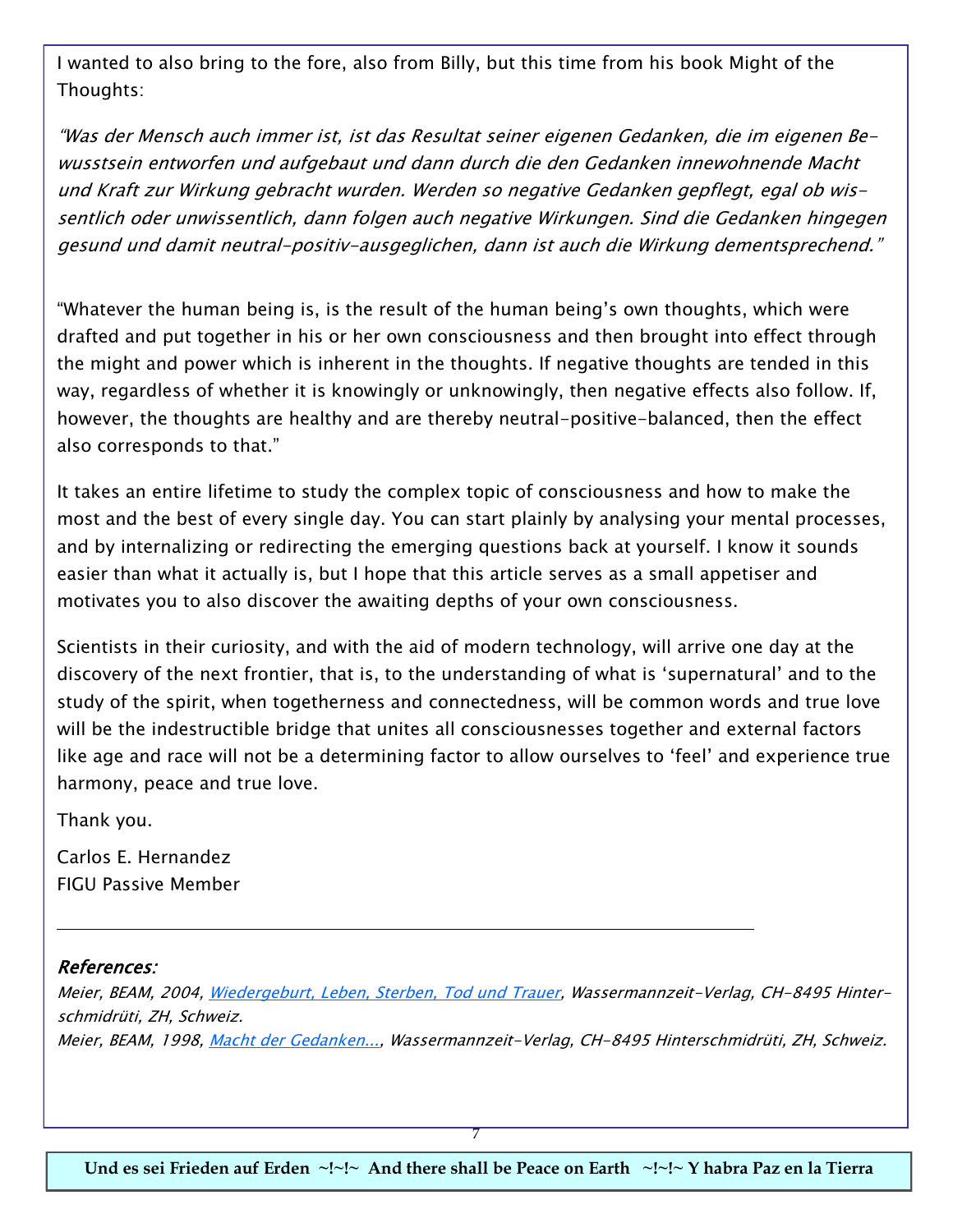#### What is the meaning of my life?

On page 222 of Billy's book, "Ein Quentchen Wissen Sinn und Weisheit" (A Little Bit of Knowledge, Sense and Wisdom), under the title, "Den Sinn des Lebens erfüllen" (fulfilling the meaning of life) he writes:

"Wer den wahren Sinn des Lebens erkennt, ihn befolgt und erfüllt und folglich das Streben nach Höherem und Höchstem niemals vernachlässigt oder vergisst, wer das Streben nach Fortschritt, nach bewusstseinsmässiger und geistiger Evolution vorantreibt und sich davon auf seinem Lebensweg leiten lässt, dem erfüllt sich der wahrheitliche und schöpferische Zweck des Lebens."

Whoever recognises the true purpose of life, follows and fulfils it, and consequently never neglects or forgets the striving for that which is higher and the highest, whoever drives forward the striving for progress, for consciousness-based and spiritual evolution, and allows himself/herself to be led on his/her life-way by these, fulfils the truthful and creational purpose of life."

And in the article, "Leben heisst evolutionieren" (life means evolving) on page 226 of the same book, Billy writes:

"Leben bedeutet zu evolutionieren, stetig fortschrittlich zu sein und nach Höhererm und Höchstem zu streben, denn das ist der wahre Sinn des Lebens."

"Life means to evolve, to be constantly progressive and to strive for the higher and the highest, because that is the true purpose of life."

Salome

Vivienne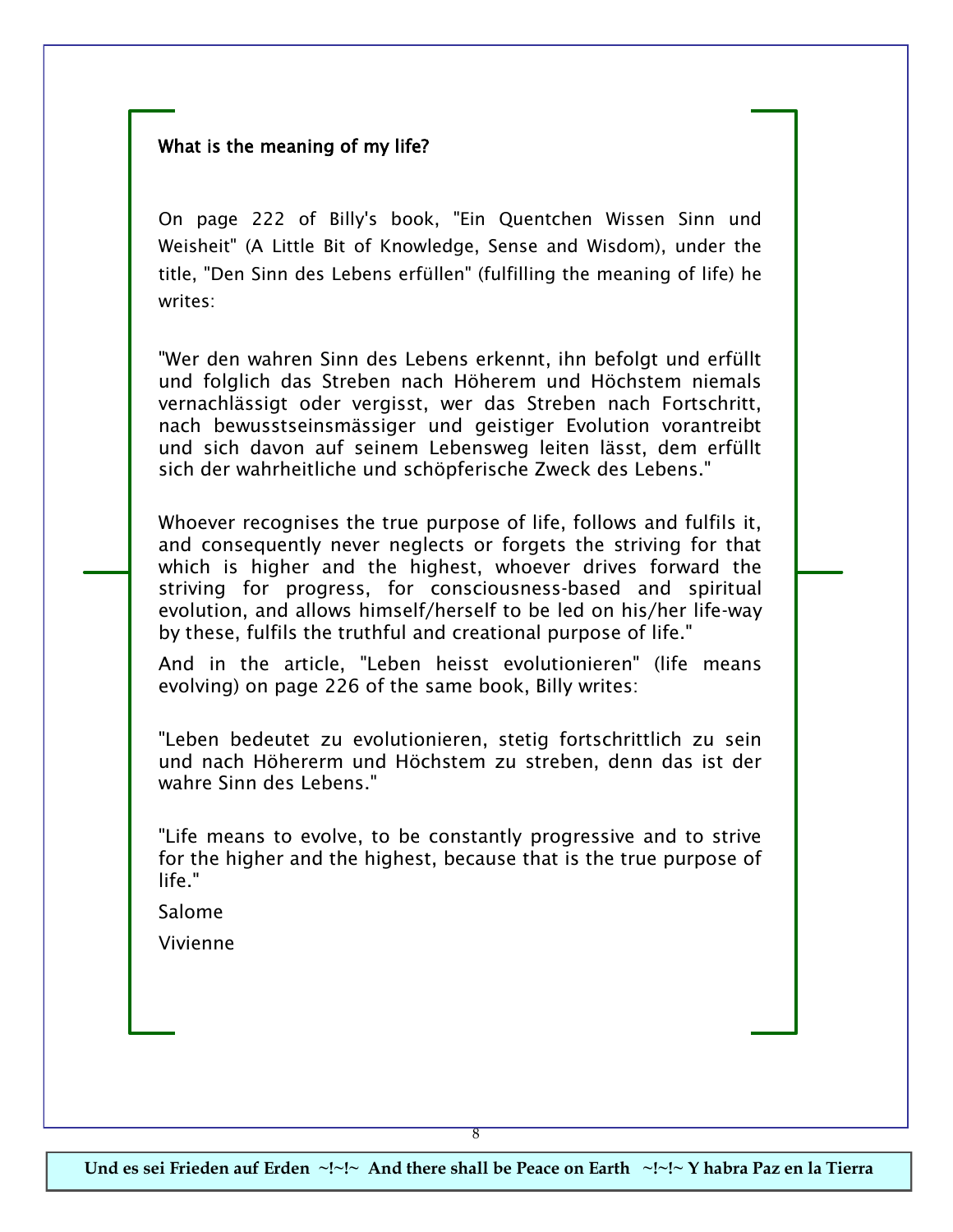#### What is the meaning of my life?

To realise one's own spiritual power and strive to recognise the high values of the Creation, the love, the peace, the freedom and the harmony and to first bring them into fruition in one's own life and then, in a logical manner, help bring them into fruition in the lives of fellow human beings.

Salome Adam



#### What is the meaning of my life?

Life to me is evolution; to learn, to grow....... to become. To fill our spirits with all the knowledge our spirits are here to learn.

Salome, Peter

#### What is the meaning of my life?

Since I was a teenager I have been thinking about it, and in order to find an answer, over the years I checked out all religions. Buddhism was the last one, and because it is closer to the truth than others, I persevered with it for about 10 years, even though I had this nagging feeling that it was lacking some logic. When I found Billy's teaching and the FIGU in 2005 I felt like I had 'come home'. Now I know what the meaning of my life is: to strive for everything that is creational, to work on my personal evolution and to support the 'Quiet Revolution of the Truth' to the best of my ability. Vibka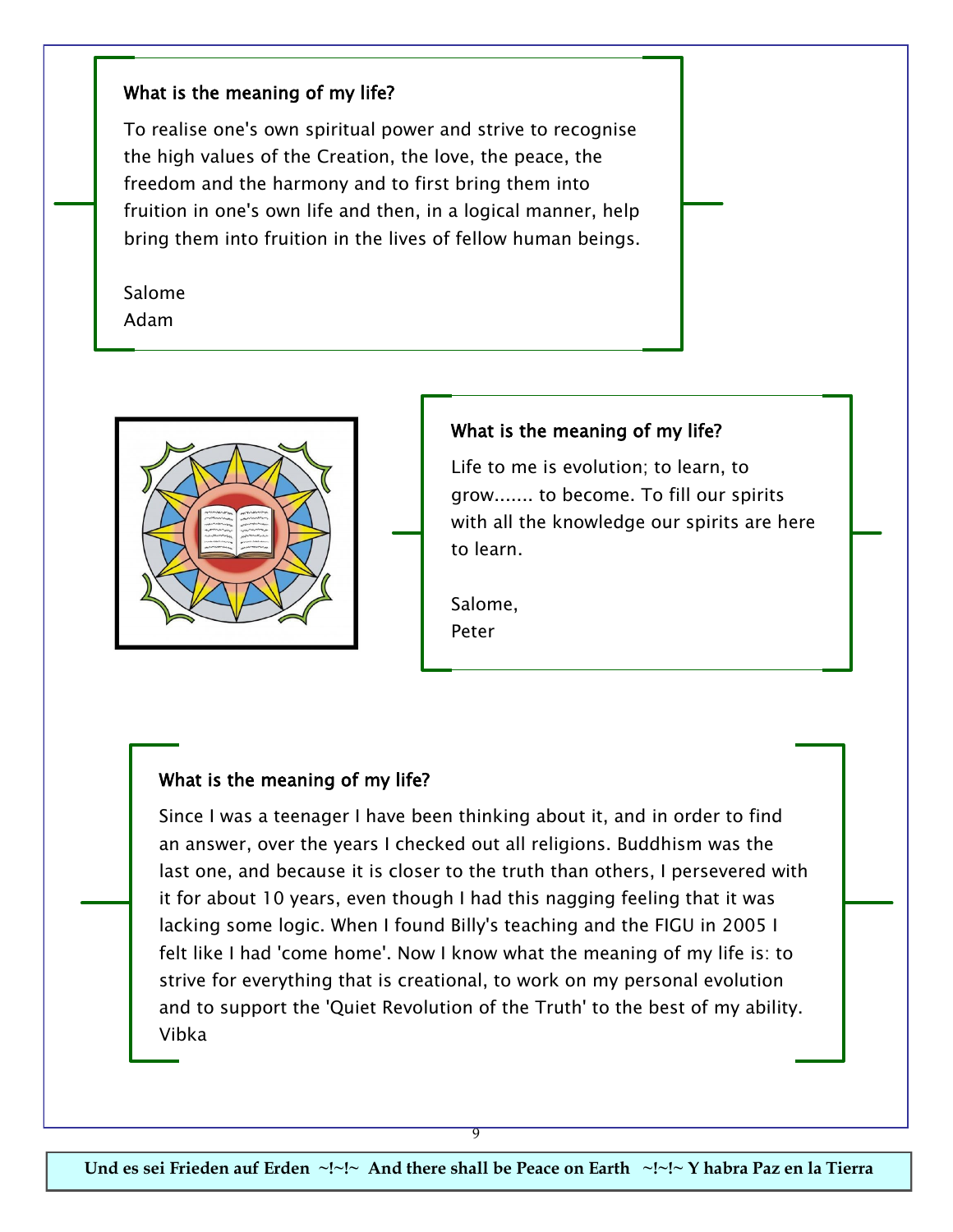### What is the meaning of my life?

Through my childhood, later also in my formative years, I always questioned my life circumstances and the reality I was part of. Looking at life from an observer's point of view, I realised that what I was seeing and learning made no sense at all, and yet, no one could answer even the simplest of questions such as: who created god? Who created the animals?

Questioning what I was hearing never yielded satisfying answers and belonging to one group or another, didn't satisfy my curiosity either. Asking teachers and being punished for being inquisitive, only pushed me further to seek real answers through my own efforts. But one question has never left my mind: why was I born and for what purpose?

With time, seeking more knowledge and following my own instincts, I have learned that the meaning and purpose of my life is to 'learn how to learn', how to be one part of this immense universe. Yes, I have learned that truth and knowledge are not just found in books, rather also in every day living by making mistakes and learning from them, because learning is the foundation of human evolutive progress over countless reincarnations.

Thus far, my learning has been searching and striving to develop my consciousness/mind in order to further progress on the path of spiritual evolution. Discovering the true spirit teaching as taught by Billy, I feel that I have finally "arrived home". Here, all the answers to all the questions I ever asked and imagined, are made available to me to learn anew, and seek my real true self and develop that creative personality within, in accordance with creational natural laws and recommendations of creation.

Bianca

## What is the meaning of my life?

To be the best I can be every single day, every minute and every second.

To learn, to help others, and to achieve maximum potential.

Salome, Carlos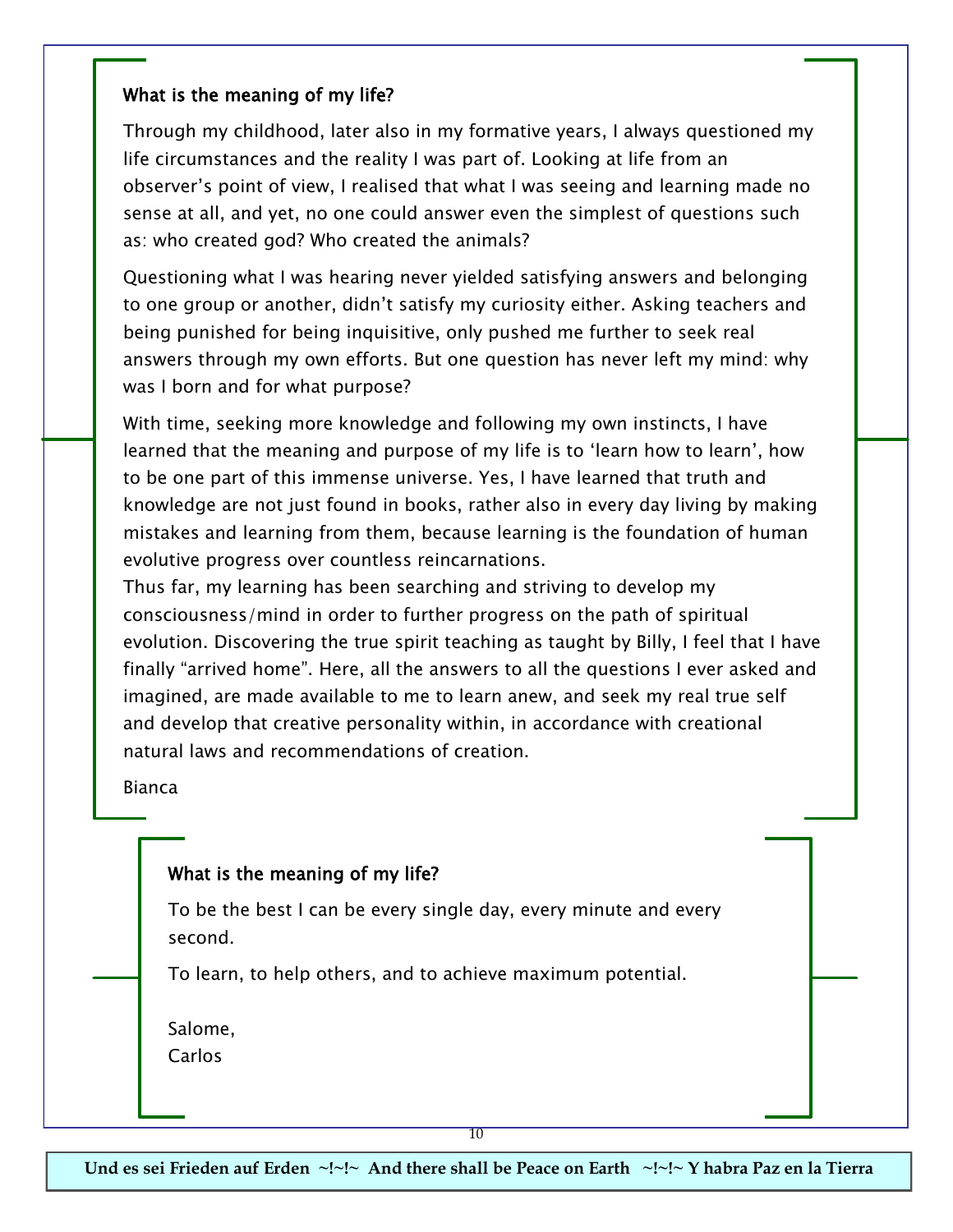#### What is the meaning of life?

From an early age, I have always had a sense of the mystery of my being here. I recall pondering this as a youngster, and attempting to broach this topic with family members and friends, however, with limited responses and quizzical looks directed my way, I soon realised it was easier to just 'wonder' on my own.

I knew somewhere deep inside myself that there was something big to discover about why I existed, why anyone existed and why the world as I knew it existed with all the stars in the sky as a reminder of the vastness of that world. So began my ongoing study and seeking for the truth and meaning of this existence.

Over the years and as I learned and pondered more, soaking up information like a thirsty sponge, I began to formulate the best explanations I could as to the meaning of life, with what was available based on my experiences and efforts so far.

My current explanation sits well with and has been influenced by the spirit teaching from Billy Meier and the prophets of all times, in that it has provided some missing pieces of the puzzle for me. Through his writings, Billy has provided me with an explanation about the source of all being, Creation and my role in its continuing evolution via my spirit, with more detail than I could have discovered on my own at this time. Thus he has explained why I have had a striving (Streben) for as long as I can remember, to evolve, to grow and develop my 'self' and thus my consciousness, so that the spirit that enlivens me, that small part of Creation, can also grow in power to eventually merge back with Creation, and thereby enable Creation to also gain more power and evolve.

So, what is the meaning of life? The meaning of life for me, at this time, is just as mentioned above, to strive to evolve, grow and develop, and in doing so, to gain as much wisdom as possible, in the time I have here. This striving, before I was given the understanding of the role of Creation in all this, was not directed towards Creation then, however, now that I am aware of the constant dynamic development of all life-forms and the evolution necessary as a part of the dynamic constant, for the evolution of the Creation as the core of existence in this universe and the ongoing evolution that our Creation will provide to the next level of existence beyond it and so on………. now that I am aware of all that, I can see how I fit in to this dynamic and why I have this striving to be part of this ongoing wonder.

Salome, Robjna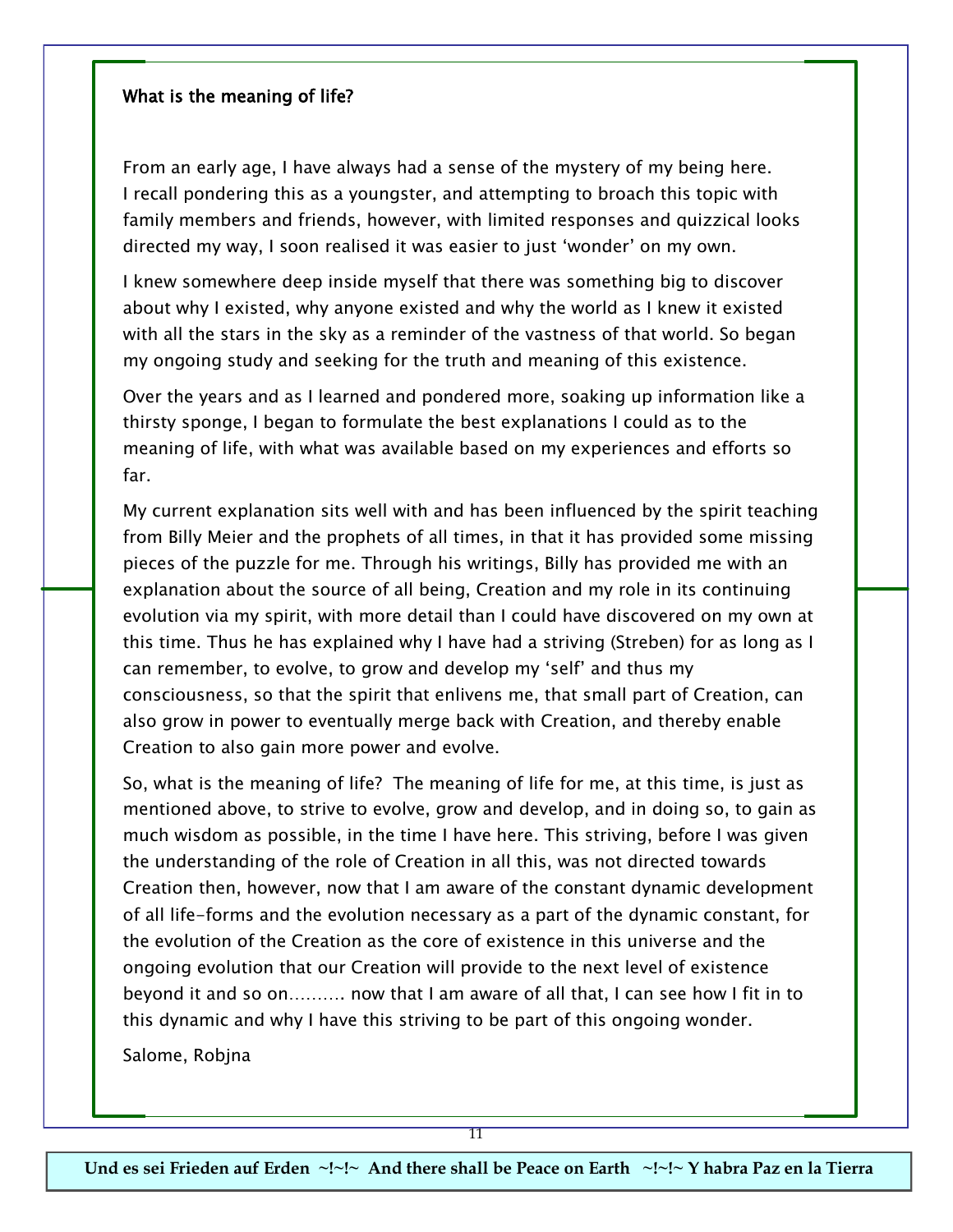# Spiritual Teaching as Evidence of the Genuineness and Worth of the Billy Meier Case

### Vivienne Legg

From time to time someone will ask me what it is about the Billy Meier case or its content that made me realise it was real. That question tends to make me scratch my head a bit and wonder, because, for me, the answer is, "Well, all of it!" But then I try a bit harder to take my mind back 10 years to when I first heard of the case, and how exactly its various components struck me then. The first thing I saw was the sheaf of paper held up by retired US. Colonel Wendelle Stevens in the film, "UFOs are Real". It was clear to me straight away that this case distinguishes itself from all the others by having significant content. Then, when my partner and I bought the existing English translations of that wad of paper we were immediately impressed by the intelligence of the commentary, the logic, the science, the wisdom, the internal consistency, its consistency with historic fact and Earth politics, the obviously vastly superior perspective of these extra-terrestrial human beings, the sheer volume of the texts comprising all these elements and much, much more. Of course, we also read about the scientific evidence for the case, as studied and presented by Stevens. We were similarly impressed with that and with the credentials of Stevens and his co-investigators.

The photographic, film and other physical evidence of the case continues to be the main focus of interest for most people coming new to it, looking for proof. But for me, when it comes down to it, what constitutes the most significant evidence for the genuineness and worth of the case is the spiritual teaching.

It is hardly surprising, on this belief-ridden planet, that people tend to think of spiritual teachings as being something that we have to simply just feel or just believe are right or wrong. It's usually expected that we can't really know anything about spiritual teaching for sure in the way we can about material things, except perhaps in some intuitive or faith-based way, which is then impossible to convincingly explain to others. But this thinking is the product of a world dominated by illogical spiritual teachings held up as the ultimate authoritative texts provided by "God" himself, the belief in whom is a testament to the faith of the good follower. To scrutinise such teachings is seen as an act of heresy and faithlessness, and it is certainly seen as arrogant to think that we might actually find a problem with something the almighty god or his representatives have composed.

I personally was passively discouraged from scrutinising and questioning the religious texts I was raised on. Only later did I realise that, had I done so, I would have abandoned my faith much sooner. This entrenched habit of non-scrutiny effects even non-religious people in this society which is still so insidiously influenced by religion. So it is no surprise that I get blank expressions from people when I try to point out the teaching's value as evidence for the case and when I point out the possibility of determining its intrinsic worth.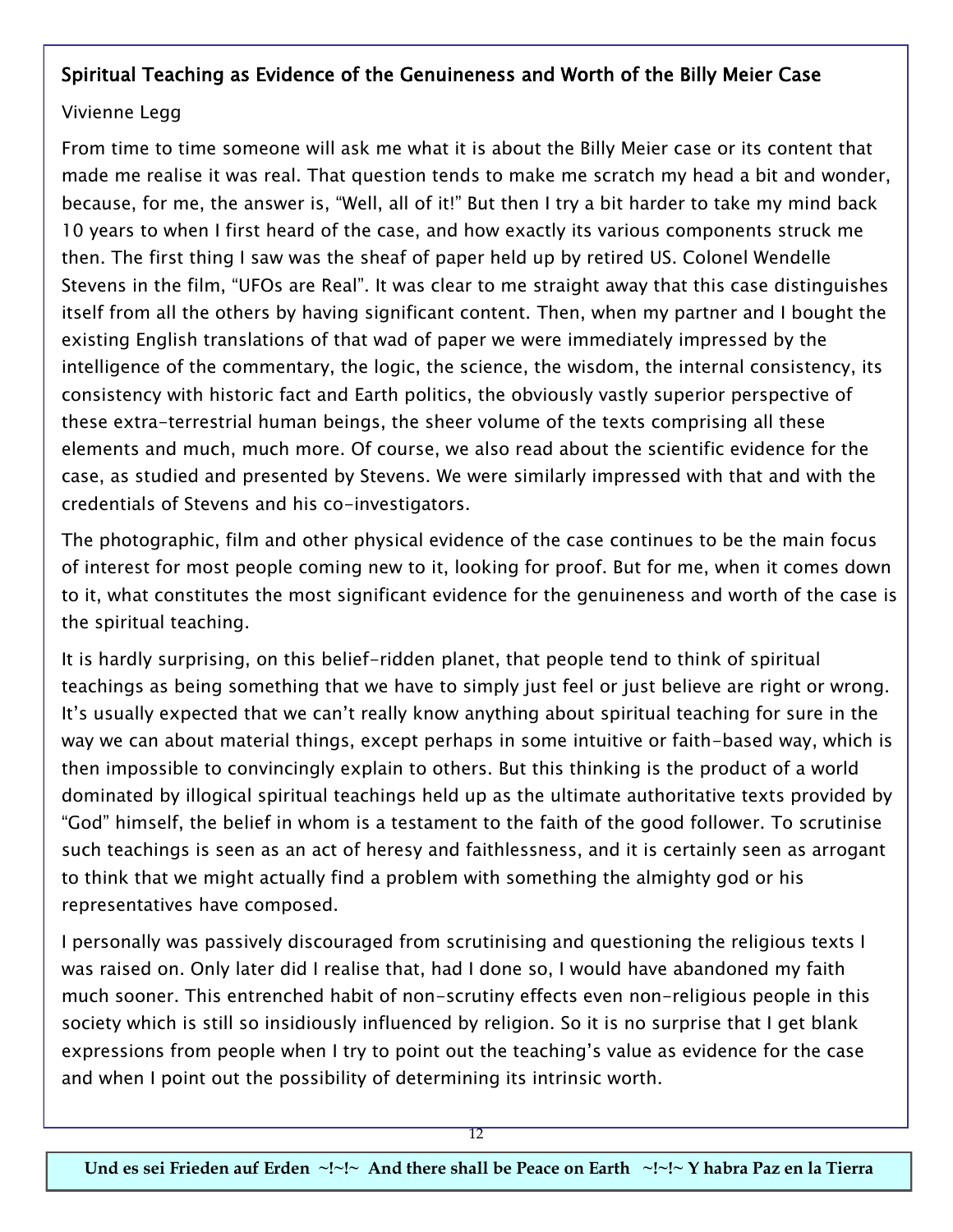It is as if I had claimed that on stepping out of an aircraft in mid-flight I could stand on the clouds and they would support my weight.

Of course a body of teaching can be analysed and scrutinised. We can see if it is logically consistent, if it is consistently based on a foundation of respect and love, or some other factor, and whether, for instance, it is the product of an intelligence far in advance of the average Earth human being. On the other hand, we can see whether, in contrast, it is the product of a confused, contradictory body of chaotic thought which, if followed, would just lead humanity into the abyss.

There are also so many specific elements of the teaching we can begin to test. For instance, do all our feelings really lead back to thoughts? Do our life-circumstances really match the type of thoughts we are having? Do thoughts really have a causal influence on the world around us? Is there really a positive associated with every negative and vice versa? Are mistakes really necessary in order for us to evolve?

Do wisdom and love really go together like two sides of a coin? We can test these statements and start to find out, instead of getting lost in endless mind-numbing debates and discussions based on untested opinions and similarly untested counter-opinions, generated by similarly unscrutinised, untested texts. Finally we can move forward. We can actually advance in our knowledge and wisdom, based on diligent study of a body of teaching which actually does makes sense and ultimately does bear up to scrutiny.

"Eine Beweisführung in allen Belangen muss der Mensch immer in sich selbst führen, und zwar durch seine effektiven Wahrnehmungen und Erkenntnisse, durch seine Gedanken und Gefühle sowie durch seine tiefgründigen Überlegungen, aus denen Kenntnisse und Wissen, Erfahrung und Erleben und die Essenz des Ganzen, die Weisheit, gewonnen werden." – (Billy, Der falsche Weg..., Stimme der Wassermannzeit, Nr. 142, März 2007)

"In all matters, the human being must always make a demonstration of proof within himself/ herself, and indeed through his/her effective perceptions and cognitions, through his/her thoughts and feelings as well as through his/her profound deliberations, from which awareness and knowledge, practical experience and living experience, and the essence of the whole - the wisdom - will be gained." - (Billy, The Wrong Way..., Voice of the Aquarian Age, No. 142, March, 2007)

http://www.futureofmankind.co.uk/Billy\_Meier/gaiaguys/meier.sdw142.DerfalscheWeg.htm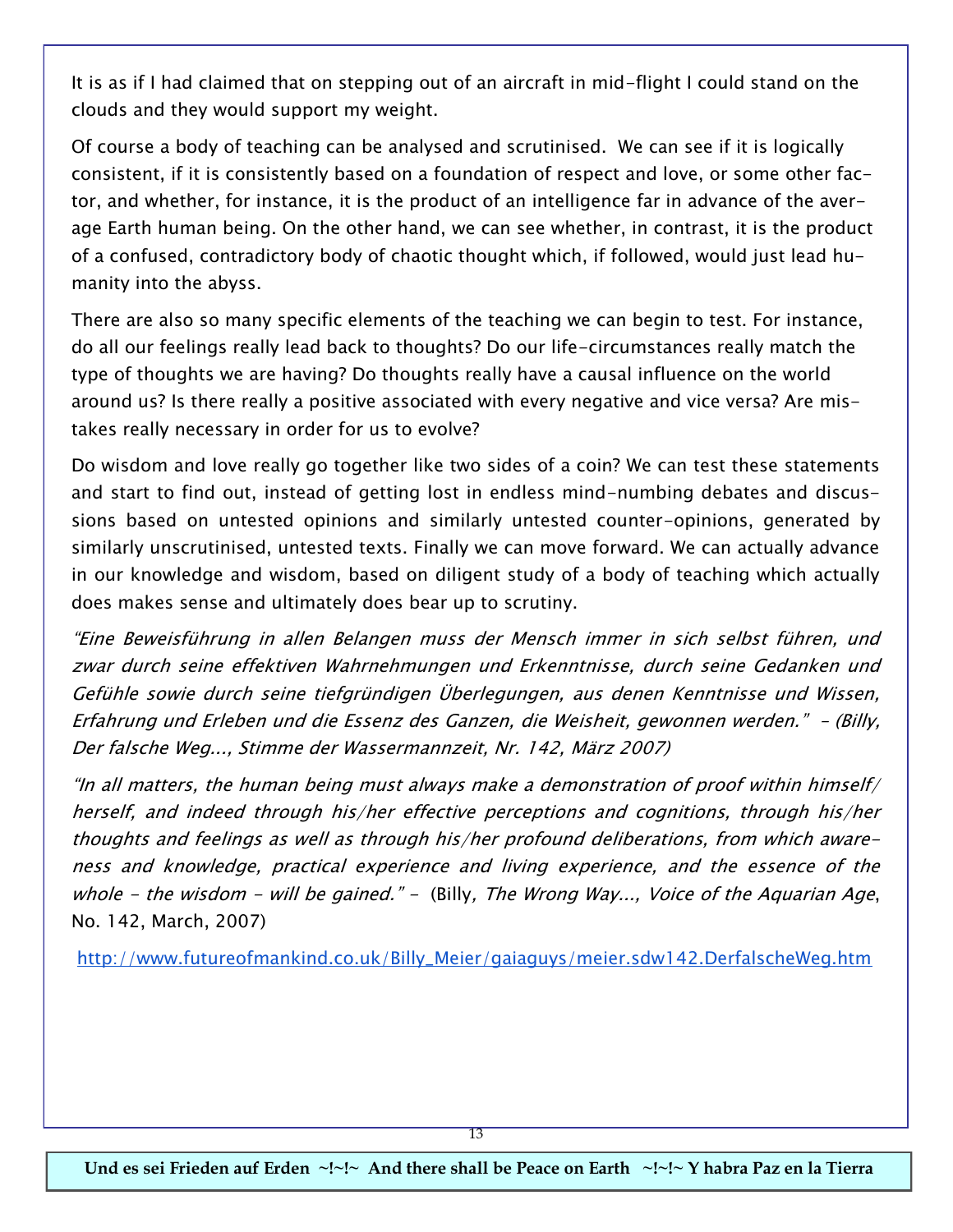

 **Macht der Gedanken**  Chapter 1, p. 5

"The human being is the forger of her/his own fortune", and, indeed, in the form that human beings shape their luck by means of their thoughts, in each case according to how they choose them and reinforce them. But thoughts are created in the consciousness; consequently this is the origin of all might: a might which forms one's character as well as one's morality, as well as the external circumstances of life and the journey through life.

«Des Glückes Schmied ist der Mensch selbst», und zwar in der Form, dass er sein Glück mittels seiner Gedanken prägt, je nachdem, wie er diese wählt und verstärkt. Gedanken aber werden im Bewusstsein erschaffen, folglich dieses der Ursprung aller Macht ist. Eine Macht, die sowohl den Charakter formt als auch die Moral sowie die äusseren Lebensumstände und den Lebensweg.

Chapter 2, pg. 12

Die Tatsache aber, dass der Mensch Meister seiner Gedanken ist und auch die Macht über dieselben besitzt, bedeutet, dass er der Schöpfer seiner eigenen Moral, seines Charakters und seiner gesamten Persönlichkeit ist. Damit ist er auch der Schöpfer seines Psychezustandes und der Schmied seiner gesamten Lebensumstände und seiner Umwelt und seines gesamten Schicksals.

But the fact that the human being is master of his/her own thoughts and also possess might over them, means that he/she is the creator of his/her own morality, character and entire personality. Along with that, he/she is also the creator of the state of his/her own psyche and is the smith of his/her entire life circumstances, environment and entire destiny.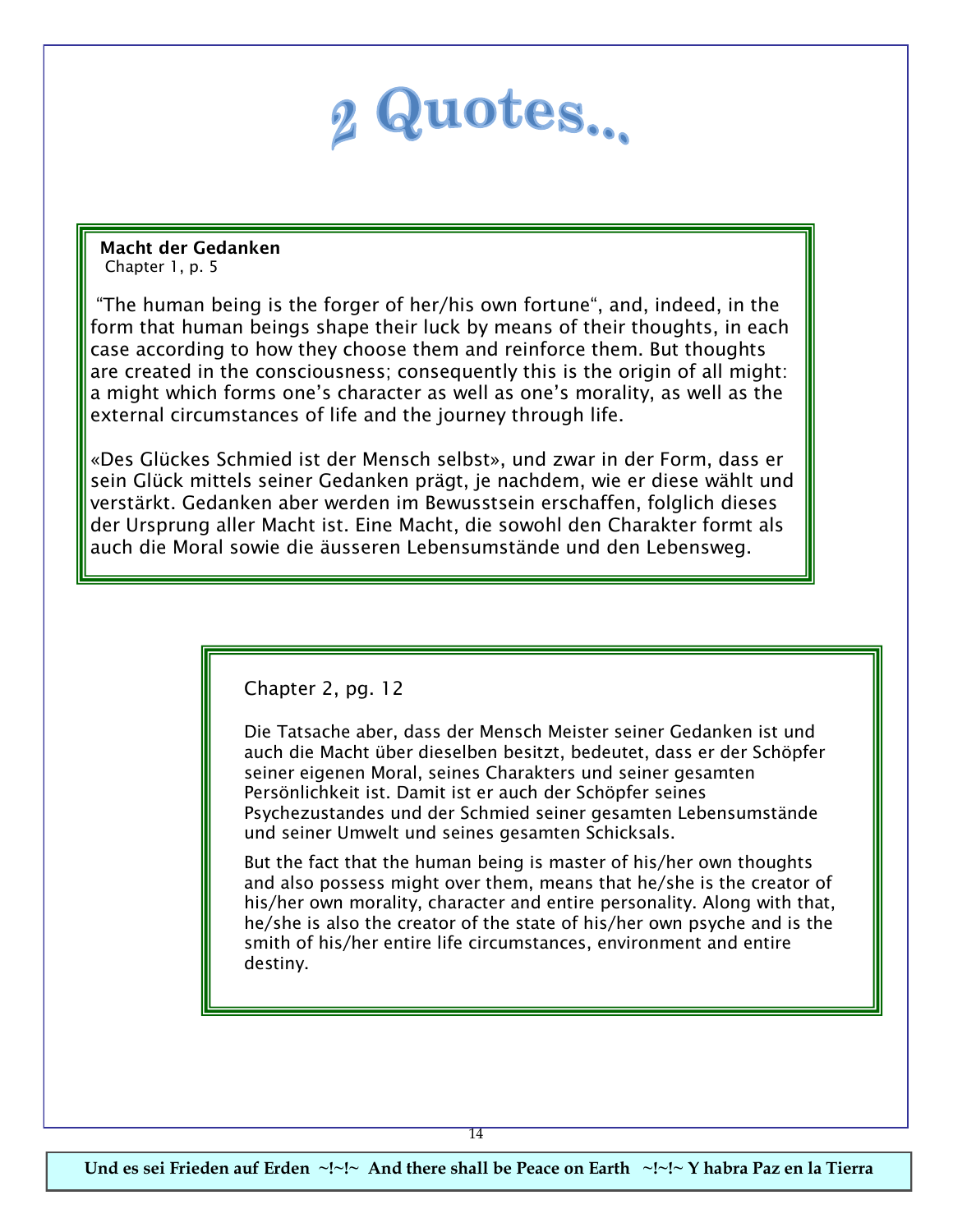#### **A «convinced follower» of FIGU**

A couple of years ago I re-connected with a cousin (third degree), with whom I had not had any contact since 1982. So, a few emails went back and forth to catch up on the news, and then in one email he wrote, "Indeed I cannot relate to the many statements, that is to say, ideas of Mister Meier, about whom I have researched a little on [www.figu.org](http://www.figu.org) and Wikipedia. By nature I am very sceptical about that. In regards to some points of his overall concept he is probably right, for example overpopulation of Earth. However, if I read your emails and the link on the homepage correctly, you seem to be a «überzeugte Anhängerin» (convinced follower)."

Until then I had never considered myself a 'convinced follower' and I did not like this tag, because to me it conjures up pictures of fanatical, blind followers of sects and religions, who do whatever the guru, master or priest tells them, and I thought I was different. I looked up the meaning of the term 'convinced', which is synonymous with proselytising, reasserting, to win over, to enchant, to soften, to recruit, to sell somebody something, and so forth. Obviously my emails must have sounded like I was trying to win my cousin over, and my cousin's remark quickly put me back into place. How fine is the line between trying to inform someone and sounding like a sales person?

Had I mentioned Billy and FIGU too many times? Did I somewhere along the line say "Billy said this, and FIGU says that", instead of "This is how it is" from my own experience? Was I really trying to win him over?

I did not ask my cousin this, as I did not want to push the subject any further. However, his comment served as a good little reminder to be more careful, and to not try to push others into the direction that I have recognised as the true path. As hard as it may be sometimes, we have to be patient and let others find the truth for themselves. And if it appears that they don't find the truth in this life, then there's nothing we can do, but to keep working on our own progress.

This applies not only to our spiritual evolution but also to our physical well-being. I have learned that if someone tells me about their health problem it doesn't mean that they want me to fix it for them. Most of the time they just want us to listen, and once we reflect back to them what we hear, they can find the solution for it themselves. And then they have taken another step on the path of their own evolution, which may be very different to our own.

*Vibka Wallder*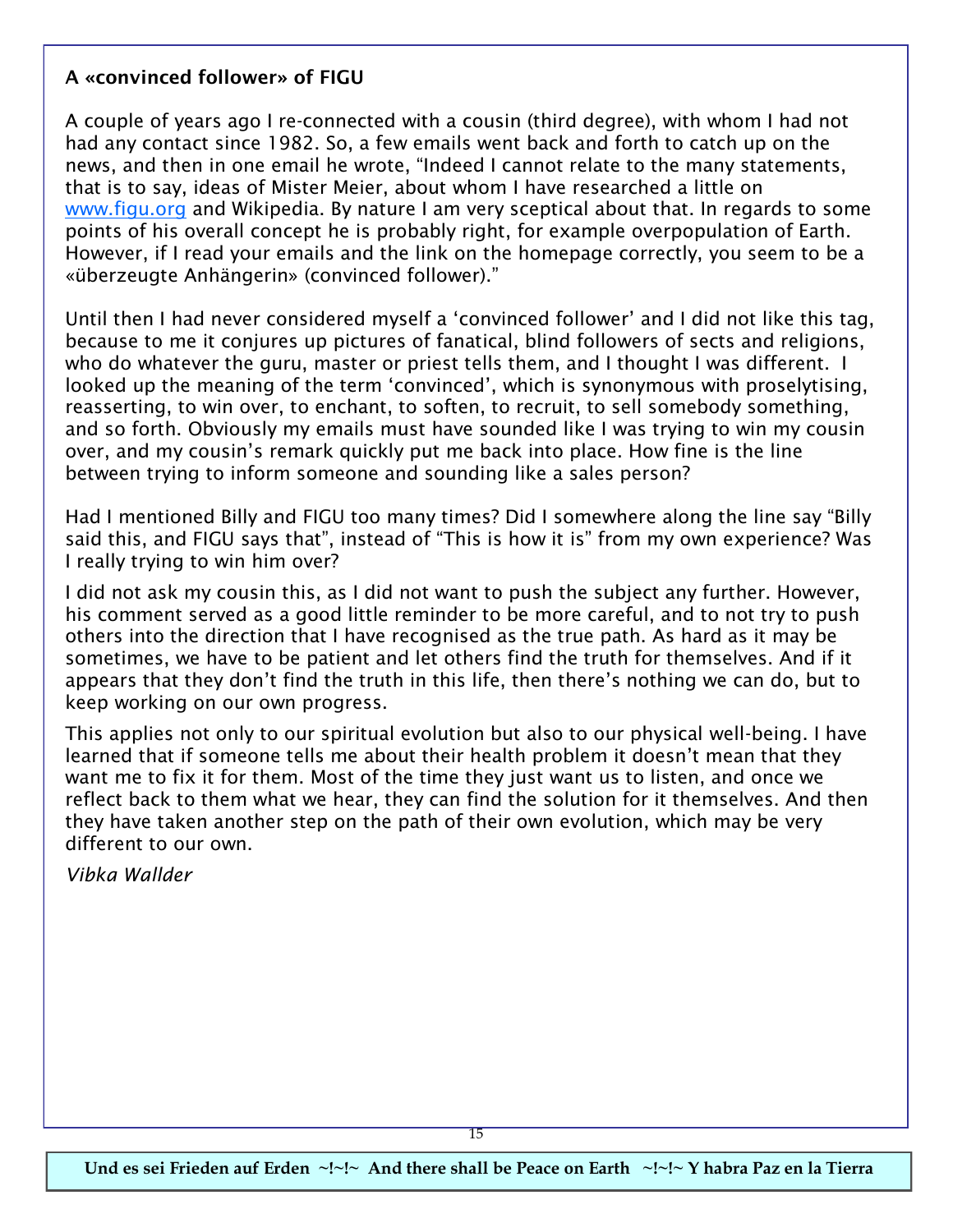**The** *" I "*

Macht der Gedanken



# Might of Thoughts

Chapter 3

Der Mensch sollte sich bei der Bildung der eigenen Meinung in bezug auf seine wirkliche Persönlichkeit keine Gedanken um die Meinung anderer machen, sondern nur Gedanken um sich selbst, um seinen Charakter, um seine Moral und sein wahres Ich sowie um Leben und Tod und die Erfüllung der Evolution.

With the forming of an opinion in regard to his/her actual personality, the human being should have no thoughts about the opinion of others, rather only thoughts about himself/herself, about his/her character, morality and true I, as well as about life and death and the fulfilment of evolution

Chapter 22

...denn das Gesetz des Lebens besteht in der Weisung, dass das Leben erhalten werden muss, um zu Höherem zu evolutionieren.

...because the law of the life exists in the advice that the life must be maintained in order to evolve to that which is higher.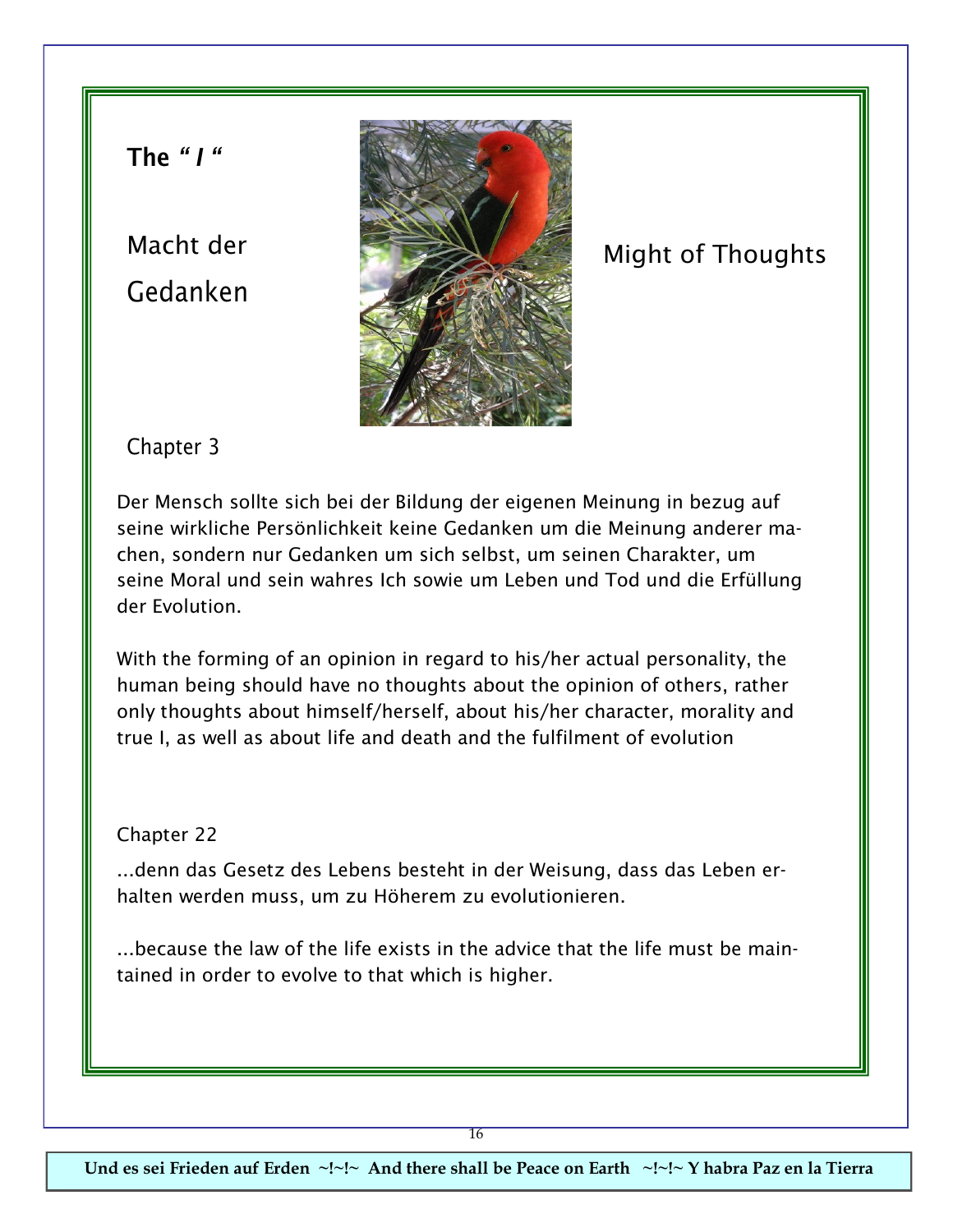

#### **Report from our very first FL AUS information stand**

With much anticipation and some heart palpitations, we finally brought to fruition the first ever FIGU information stand in Australia. Thinking about it really gives me 'goose bumps' and makes my mind wonder...to amazing and possible future outcomes.

The date was 7-7-12; a great date I thought: the sun was shining, the wind was blowing a gentle breeze and Vibka and I couldn't stop smiling. After the first young person picked up a brochure, I was mildly optimistic hoping for 6 people more to make our day. Many people who braved the cold had a good look and a good read of the banner, but no takers. Still, we persevered few hours more in hope, and then as the hours went by, one couple picked up 2 brochures! Vibka and I looked at each other, smiled happily and exclaimed ...Yeah!!! And so, 3 was the lucky number of the day.

We packed up and headed home feeling content, already preparing for next time and hoping for warmer spring weather to bring people out of their winter hibernation.

Salome

Bianca Recht